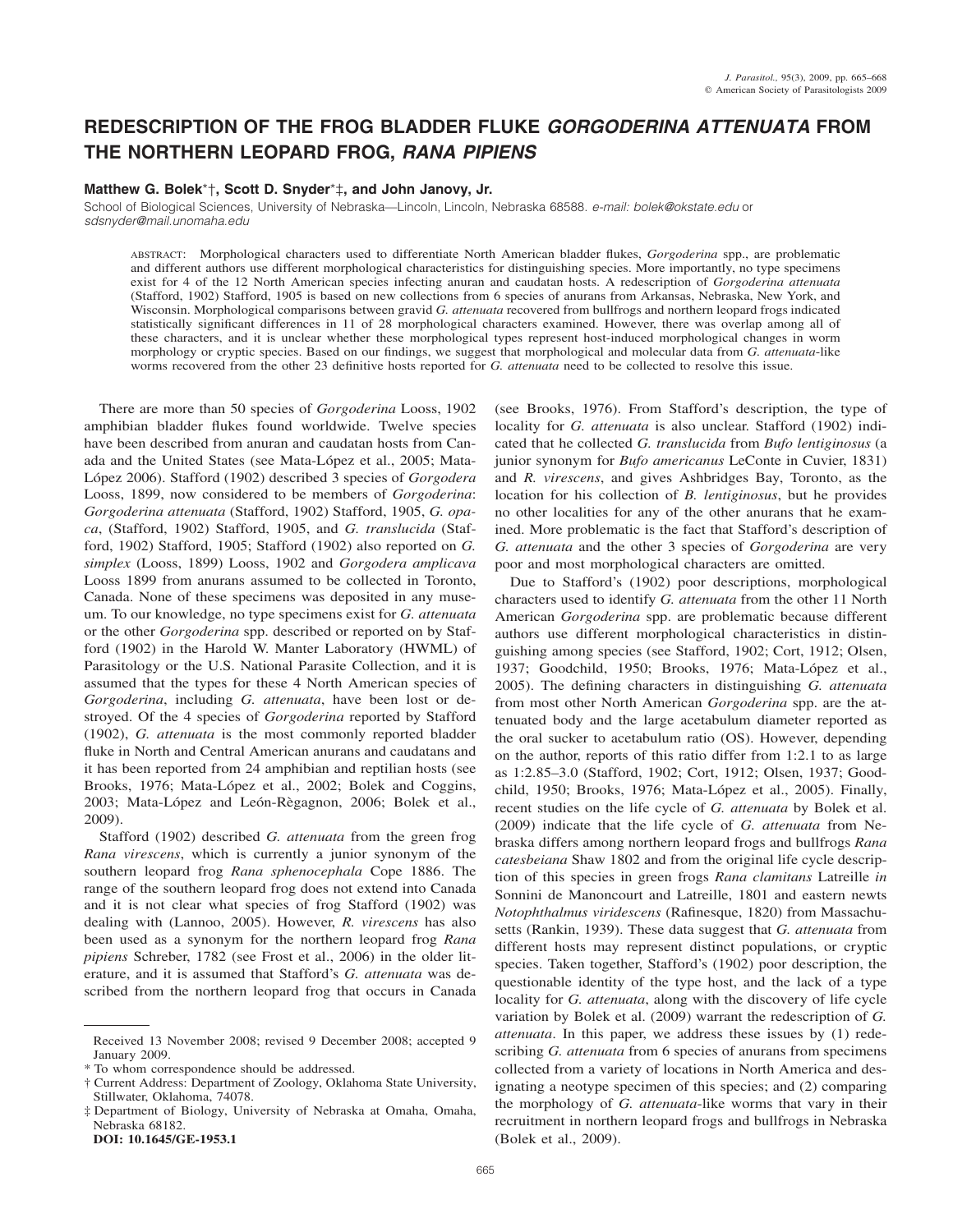## **MATERIALS AND METHODS**

Worms used for morphological analysis were collected from a number of frog and toad species and locations during 1996–2007 in Arkansas, Nebraska, New York, and Wisconsin. (See Bolek et al., 2009, for data on population structure among different anuran species.) These included 2 worms recovered from a southern leopard frog (*Rana sphenocephalas*) collected from a pond in Washington County, Arkansas (3546.979, 9414.687); 8 worms from northern leopard frogs (*Rana pipiens*), 1 worm from bullfrogs (*R. catesbeiana*), and 1 worm from Woodhouse's toads (*Bufo woodhousii*, Girard 1854), all from Cedar Creek, Keith County, Nebraska  $(41^{\circ}11.194', -101^{\circ}21.820')$ ; 9 worms from bullfrogs from Breen's Flyway, Keith County, Nebraska  $(41^{\circ}10.914', -101^{\circ}21.654')$ ; 8 worms from bullfrogs from Elk Creek, Lancaster County, Nebraska  $(40^{\circ}53.145', -96^{\circ}50.048')$ ; 1 worm from a plains leopard frog (*Rana blairi*, Mecham, Littlejohn, Oldham, Brown, and Brown, 1973) from Pawnee Lake, Lancaster County, Nebraska (4051.589, 9653.468); 1 worm from a green frog (*Rana clamitans*) from Queechy Lake, Columbia County, New York (42°24.269',  $-73^{\circ}25.627$ ; and 2 worms from northern leopard frogs from Brookfield, Waukesha County, Wisconsin  $(43^{\circ}04.082', -88^{\circ}04.973')$ . All worms that were used for the redescription were removed from the urinary bladders of anurans, relaxed in tap water, and fixed in alcoholformalin-acetic acid. Worms were stained with acetocarmine, dehydrated in a graded ethanol series, cleared in xylene, and mounted in Canada balsam. Additionally, to obtain a better geographical representation of *G. attenuata*, voucher specimens were borrowed from the HWML, University of Nebraska State Museum. Because not all worms borrowed from the HWML could be identified as *G. attenuata*, we only included 10 worms from a northern leopard frog from Nebraska (HWML 20123), 2 worms from a bullfrog from Nebraska (HWML 20121), and 1 worm from a green frog from Wisconsin (HWML 21344). Based on recent and past *Gorgoderina* spp. descriptions and redescriptions by Brooks (1976) and Mata-López et al. (2005), the following characters were in the descriptions: (1) body shape, length, and width; (2) forebody length and width at cecal bifurcation; (3) hindbody length and width at anterior testis; (4) oral sucker location, length, and width; (5) esophagus length and width; (6) acetabulum length and width; (7) oral sucker/acetabulum length and width ratio (OS/AC); (8) body width to acetabulum width ratio; (9) cecal length from posterior extremity; (10) testes morphology, location, and length and width; (11) seminal vesicle shape, position, and location; (12) genital pore location; (13) ovary morphology and location; (14) vitellaria number and location; (15) uterine loop distribution; and (16) egg length and width.

Student's 2-tailed *t*-test was used to compare morphological characteristics between *G. attenuata* collected from bullfrogs and northern leopard frogs. An approximate  $t'$ <sub>s</sub>-test was calculated when variances were heteroscedastic (Sokal and Rohlf, 1981). A drawing of a gravid worm from the bladder of a northern leopard frog was done with the aid of a camera lucida. In the redescription, ranges are presented, followed by means in parentheses.

### **REDESCRIPTION**

# *Gorgoderina attenuata* **(Stafford, 1902) Stafford, 1905**

(Fig. 1)

*Diagnosis (based on 46 gravid specimens, from the urinary bladder of 6 species of anurans):* Body spindle shaped, blunt anterior end, attenuated end; body length 1.28–5.55 mm (3.23). Forebody 0.20–1.00 mm  $(0.53)$  long and  $0.15-0.52$  mm  $(0.26)$  wide at level of cecal bifurcation. Hindbody 0.19–4.03 mm (2.25) long and 0.25–0.61 mm (0.40) wide at widest part of hindbody. Oral sucker subterminal, spherical, 120–520 μm (273) long and 110–460 μm (248) wide. Pharynx absent. Esophagus straight or curved, thick walled,  $80-180 \mu m$  (120) long, and  $30-60 \mu m$  (41) wide at widest point. Ceca simple, initial portion wider and sometimes lobed; ceca ending at 5.6–12.0 (7.5% of body length)  $(n = 20)$  from posterior extremity. Acetabulum in anterior third of body; 390–940 m (592) long by 350–900 m (597) wide. Oral sucker/acetabulum length ratio 0.28–0.76 (0.47); OS/AC width ratio 0.28–0.69 (0.42). Ratio of body width to acetabulum width 0.41–0.96 (0.68). Two testes, oval, sometimes irregular in shape in large individuals, positioned in tandem in midhindbody, anterior testis  $40-600 \mu m$  (373) long by 100–380  $\mu$ m (232) wide, and posterior testis 90–980  $\mu$ m (520) long (n



FIGURE 1. Line drawing of the neotype of *G. attenuata* (HWML 49008) from a northern leopard frog (*R. pipiens*) collected from Cedar Creek, Keith County, Nebraska. Scale bar  $= 1$  mm.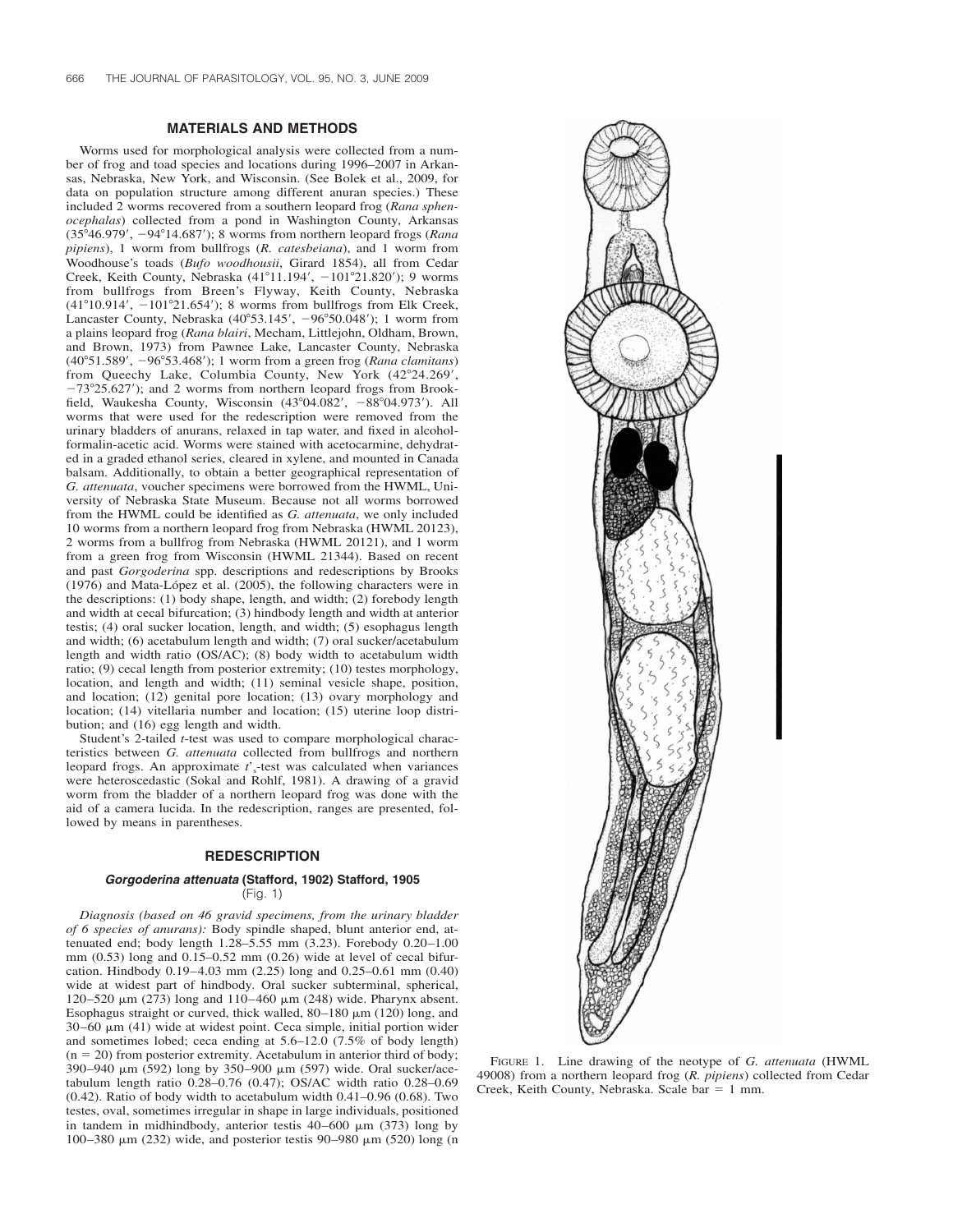|                                              | G. attenuata from bullfrogs<br>$n = 20$ | G. attenuata from northern leopard frogs<br>$n = 20$ |           |            |
|----------------------------------------------|-----------------------------------------|------------------------------------------------------|-----------|------------|
|                                              | Range (mean)                            | Range (mean)                                         | $t$ -Test | $P/\!=\!/$ |
| Shape                                        | Elongate                                | Elongate                                             |           |            |
| Body length                                  | $1.3 - 4.5$ mm $(2.9)$                  | $2.2 - 5.0$ mm $(3.3)$                               | $-1.5$    | 0.14       |
| Body width                                   | $0.25 - 0.56$ mm $(0.35)$               | $0.35 - 0.55$ mm $(0.44)$                            | $-4.18*$  | 0.0002     |
| Forebody length                              | $0.20 - 0.61$ mm $(0.45)$               | $0.45 - 1.0$ mm $(0.60)$                             | $-3.50$   | 0.001      |
| Forebody width at cecal bifurcation          | $150 - 400(220)$                        | $190 - 400(283)$                                     | $-3.42$   | 0.001      |
| Hind body length                             | $0.19 - 3.19$ mm $(2.04)$               | $1.33 - 3.37$ mm $(2.32)$                            | $-1.37$   | 0.18       |
| Hind body width                              | $0.25 - 0.56$ mm $(0.35)$               | $0.35 - 0.55$ mm $(0.44)$                            | $-4.18*$  | 0.0002     |
| Oral sucker length                           | $120 - 300(230)$                        | $200 - 450(293)$                                     | $-3.63$   | 0.0008     |
| Oral sucker width                            | $110 - 270(209)$                        | 200-370 (262)                                        | $-3.93$   | 0.0003     |
| Esophagus length                             | $80 - 150(113)$                         | $80 - 180(124)$                                      | $-1.17$   | 0.24       |
| Esophagus width                              | $40 - 60$ (43)                          | $30 - 50(39)$                                        | 1.04      | 0.3        |
| Acetabulum length                            | 320-880 (595)                           | $400 - 940(593)$                                     | 0.03      | 0.97       |
| Acetabulum width                             | 350-800 (592)                           | $450 - 900(604)$                                     | $-0.30$   | 0.75       |
| OS/AC width ratio                            | $0.3 - 0.48$ $(0.36)$                   | $0.28 - 0.56$ $(0.44)$                               | $-3.8$    | 0.0004     |
| Body width/AC width ratio                    | $0.41 - 0.90(0.60)$                     | $0.53 - 0.96$ $(0.74)$                               | $-3.69$   | 0.0007     |
| Cecal length from posterior extremity $(\%)$ | $6.3 - 7.9(7.2)$                        | $5.6 - 9.9(7.4)$                                     | $-0.36$   | 0.72       |
| Anterior testis length                       | $40 - 600$ (368)                        | $100 - 520(366)$                                     | 0.04      | 0.96       |
| Anterior testis width                        | 150-300 (214)                           | $100 - 300(242)$                                     | $-1.69$   | 0.09       |
| Posterior testis length                      | 250-980 (553)                           | $90 - 800(496)$                                      | 1.10      | 0.28       |
| Posterior testis width                       | $150 - 300(201)$                        | $100 - 390(243)$                                     | $-2.18$   | 0.04       |
| Seminal vesicle length                       | $50 - 240(119)$                         | $80 - 230(152)$                                      | $-2.74$   | 0.009      |
| Seminal vesicle width                        | $50 - 190(93)$                          | $50-190(111)$                                        | $-1.61$   | 0.11       |
| Ovary length                                 | $120 - 330(277)$                        | $200 - 400(284)$                                     | $-0.40$   | 0.69       |
| Ovary width                                  | $100 - 230(165)$                        | $130 - 260(193)$                                     | $-2.61$   | 0.01       |
| Vitellaria, number and shape                 | 2 kidney-shape lobed                    | 2 kidney-shape lobed                                 |           |            |
| Uterus                                       | Sinuous; filling available              | Sinuous; filling available                           |           |            |
|                                              | space posterior to ovary                | space posterior to ovary                             |           |            |
| Egg length                                   | $25 - 33(28)$                           | $25 - 35(29)$                                        | $-1.15$   | 0.26       |
| Egg width                                    | $17.5 - 23(18)$                         | $15-23(17.8)$                                        | 0.93      | 0.36       |

TABLE I. Morphological characteristics of adult *G. attenuata* from bullfrogs and northern leopard frogs. Range and means (in parentheses) are given in  $\mu$ m unless otherwise noted.

\* Approximate *t'*<sup>s</sup> –test.

 $=$  44) by 100–390  $\mu$ m (223) wide (n = 42). Seminal vesicle oval to round, dorsal to the anterior edge of acetabulum;  $50-250 \mu m$  (139) long and  $50-190 \mu m$  (104) wide. Genital pore anterior to ventral sucker, located medially in forebody. Ovary anterior to anterior testis and posterior to vitellaria; sometimes overlaps anterior testis, oval to irregular in shape located on the right or left side of body,  $120-430 \mu m$  (287) long and  $100-320 \mu m$  (187) wide (n = 45). Vitellaria 2, compact kidney to oval shape lobed masses; occasionally not compact in some individuals recovered from bullfrogs, immediately posterior to acetabulum on middle line of body. Uterine loops filling postacetabular region and overlapping dorsally, ventrally, and laterally with testes, usually overlap entire posterior testis and partially overlap ovary and vitelline glands in large individuals. Eggs thin shelled and nonoperculated, embryonated, 25–35  $\mu$ m (29) long, and 15–23  $\mu$ m (18) wide (N = 45).

#### **Taxonomic summary**

*Type host: Rana pipiens* Schreber 1782, (Anura: Ranidae).

*Other hosts: Rana blairi* Mecham, Littlejohn, Oldham, Brown, and Brown, 1973; *R. catesbeiana* Shaw, 1802; *R. chiricahuensis* Platz and Mecham, 1979; *R. clamitans* Latreille *in* Sonnini de Manoncourt and Latreille, 1801; *R. dunni* Zweifel, 1957; *R. grylio* Stejneger, 1901; *R. heckscheri* Wright, 1924; *R. megapoda* Taylor, 1942; *R. montezumae* Baird, 1854; *R. neovolcanica* Hillis and Frost, 1985; *R. palustris* Le-Conte, 1825; *R. septentrionalis* Baird, 1854; *R. sphenocephala* Cope, 1886; *R. vaillanti* Brocchi, 1877 (Anura: Ranidae); *Bufo americanus* Holbrook, 1836; *B. fowleri* Hinckley, 1882; *B. woodhousii* Girard, 1854 (Anura: Bufonidae); *Leptodactylus melanonotus* (Hallowell, 1861) (Anura: Leptodactilidae); *Notophthalmus viridescens* (Rafinesque, 1820) (Caudata: Salamandridae); *Ambystoma andersoni* Krebs and Brandon,

1984; *A. tigrinum* (Green, 1825); *A. dumerilii* (Dugès, 1870); *A. lermaense* (Taylor, 1940) (Caudata: Ambystomatidae); and *Thamnophis sirtalis* (Linnaeus, 1758) (Squamata: Serpentes).

*Site of infection:* Urinary bladder.

*Type locality:* Cedar Creek, Keith County, Nebraska (*R. pipiens*; *R. catesbeiana*; *B. woodhousii*).

*Other localities:* New Brunswick, Ontario, and Quebec (all in Canada); Arkansas, Arizona, Florida, Georgia, Illinois, Indiana, Iowa, Kansas, Maine, Massachusetts, Minnesota, Michigan, Nebraska, New York, North Carolina, Ohio, Texas, and Wisconsin (all in the United States); Cointzio, Michoacán; Laguna Escondida, Veracruz; Lerma, Mexico State; Mexico City; Sonora; and Zacapus, Michoacán (all in Mexico); Guatemala (see Brooks, 1976; Bolek and Coggins, 2003; Paredes-Calderón et al., 2004; King et al., 2008; Bolek et al., 2009).

*Neotype:* Deposited at the HWML collection (HWML 49008), University of Nebraska State Museum, Lincoln, Nebraska; vouchers of *G. attenuata* from other anurans were deposited in the H.W. Manter Parasitology Collection, University of Nebraska, Lincoln, Nebraska (accession numbers HWML 48984-48998) by Bolek et al. (2009).

#### **Remarks**

The few measurements presented by Stafford (1902) fall within the ranges presented in the redescription; all qualitative features (shape, position of the vitellaria, testes, and ovary) observed in the specimens used in this study were consistent with those articulated by Stafford (1902). Of the 12 North American amphibian bladder flukes in the genus *Gorgoderina*, *G. attenuata*, along with *G. tanneri* Olsen, 1937, and *G. aurora* Ingles, 1936, form a group of North American *Gorgoderina* spp. distinguished from the other members of the genus in that